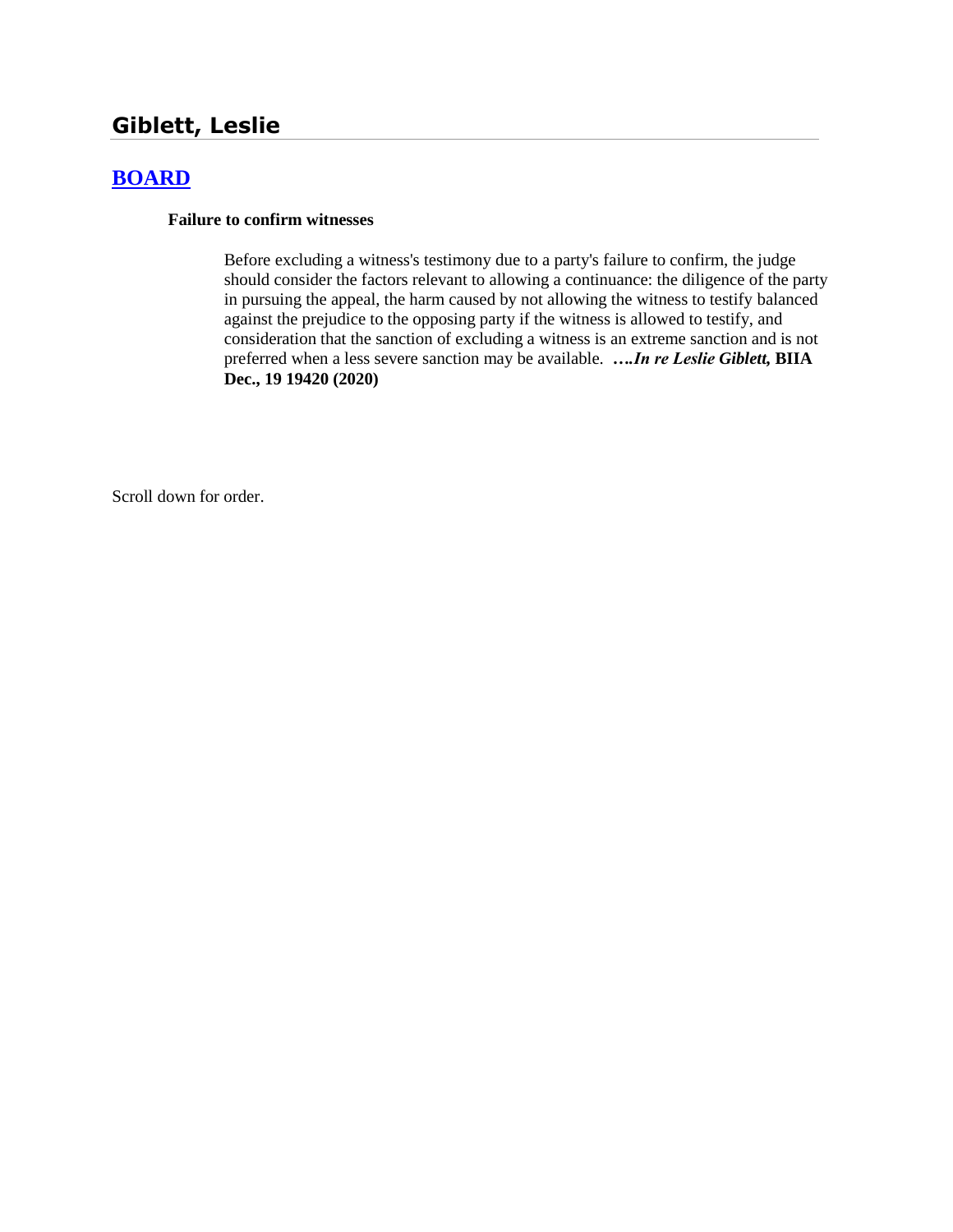#### **BEFORE THE BOARD OF INDUSTRIAL INSURANCE APPEALS STATE OF WASHINGTON**

**)**

#### **IN RE: LESLIE E. GIBLETT ) DOCKET NO. 19 19420**

#### **CLAIM NO. ZB-27941 ) DECISION AND ORDER**

Leslie Giblett, a self-represented claimant, alleged an injury to her eye while working at her computer. The Department rejected the claim that Ms. Giblett appeals. At hearing, she attempted to present the testimony of her optometrist, even though she hadn't provided a copy of the witness confirmation to the opposing party. Our industrial appeals judge held that Ms. Giblett did not have good cause for failing to provide a witness confirmation to the Department. The judge excluded the optometrist's testimony, but allowed it in colloquy. While we agree with our industrial appeals judge's decision to reject the claim, we grant review to take the testimony of an optometrist out of colloquy and consider it as relevant evidence. We nevertheless **AFFIRM** the Department order rejecting the claim.

#### **DISCUSSION**

#### Facts

**Leslie Giblett** is a 67-year-old woman who was employed full-time by Murphy & Associates, a recruiting firm that had placed her in the IT department of Costco. Ms. Giblett used three different computer monitors to translate and incorporate data from an old system to a new one. Unlike previous IT positions she has held, she was unable to enlarge small font sizes to make them easier to read. On January 22, 2019, Ms. Giblett was looking at one of the monitors and saw a "big flash of light," and her computer screen seemed to be blinking.<sup>1</sup> Ms. Giblett looked around the room to see if there had been an explosion, but there had not been. Moments later, she realized she was seeing double and was eventually driven home. She never returned to her job at Costco.

Ms. Giblett filed an industrial injury claim for the January 22, 2019 incident. The Department rejected the claim and ordered the repayment of \$2,328.48 in provisional time-loss compensation benefits. Ms. Giblett appealed the Department orders, which is the subject of the current appeals. A hearing was set for May 5, 2020. On January 8, 2020, and June 3, 2020, our industrial appeals judge sent litigation orders to the parties. Both litigation orders contained the following boilerplate language on the third page under "Ground Rules":

l <sup>1</sup> 5/5/20 Tr. at 41.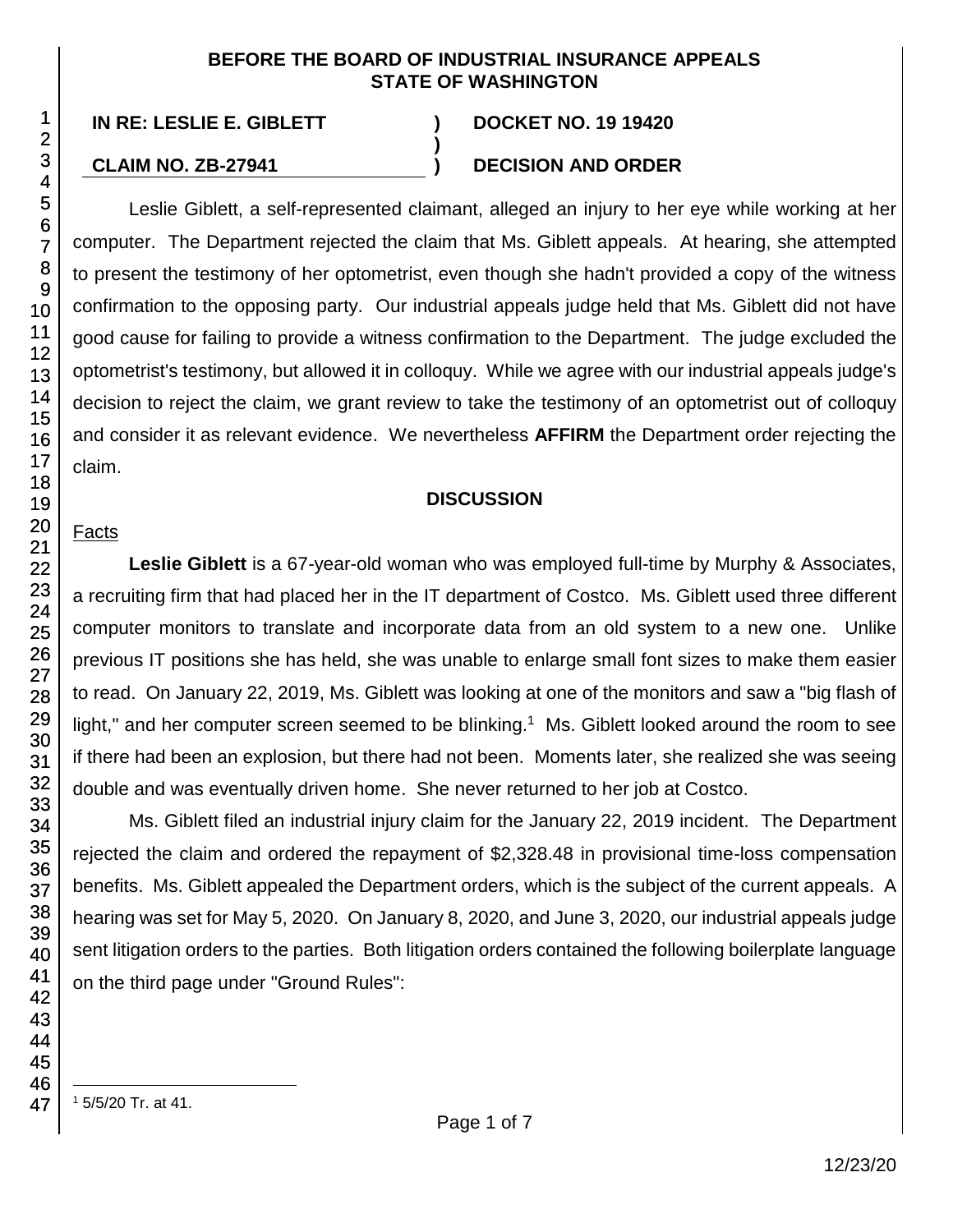**Witness Confirmation:** Begin identifying and scheduling your witnesses immediately. By your Witness Confirmation Deadline, you must:

- Arrange for each witness to testify.
- File a letter and **send a copy to the other parties stating**:
	- The names of all of your witnesses.
	- **The date, time, and location where each witness will testify.**
	- **Whether the witness will testify at hearing or by deposition.**
	- Whether you will not use any of your scheduled hearing time.<sup>2</sup>

On March 25, 2020, Ms. Giblett filed a witness confirmation notice indicating that her optometrist, Dr. Chung, would testify. She submitted the form to the Board but not to opposing parties, using our standard witness confirmation form found on our website. At the hearing on May 5, 2020, Ms. Giblett attempted to present Dr. Chung's testimony. The Department objected to her testimony because Ms. Giblett had not provided a witness confirmation notice to the Department. When asked to explain, Ms. Giblett responded:

When I received this communication for this hearing in the mail, it had a list of instructions, and one of them was witness confirmation and the process to create that and to notify witnesses. So I went online. I was given the link in the letter. I followed the link. And the link specifically said the best process to follow is to do this online. You fill out a [PDF]. The [PDF] you do not personally mail or fax. It's automatically taken into the system. And my erroneous . . . idea was that because it was required by the court system, that would take care of any notifications of any type of witnesses or delivery or whatever was needed. So . . . I submitted it online and felt that was correct. . . . So, yes, I made a mistake, but it was in good faith; . . . I thought I had done everything necessary to make sure the witness could be included and recognized.<sup>3</sup>

Our industrial appeals judge excluded Dr. Chung's testimony, but allowed it in colloquy, reasoning as follows:

Considering that the litigation order specifically informs parties that they must provide a copy of their witness confirmations to opposing parties, Ms. Giblett's explanation does not provide good cause for admitting Dr. Chung's testimony. Her testimony, therefore, is not admitted.<sup>4</sup>

**Teresa Chung, O.D.,** testified in colloquy. She is an optometrist who began treating Ms. Giblett in November 2015. Optometrists examine patients for glasses or contact lenses, but may also diagnose and treat certain eye infections and diseases, such as glaucoma and macular degeneration. Prior to the alleged injury, Dr. Chung saw Ms. Giblett in April 2016, April 2018, and early January 2019. When she saw Ms. Giblett on January 25, 2019, (shortly after the workplace

l

<sup>2</sup> Emphasis added.

<sup>3</sup> 5/5/20 Tr. at 51-52.

<sup>4</sup> PDO at 5.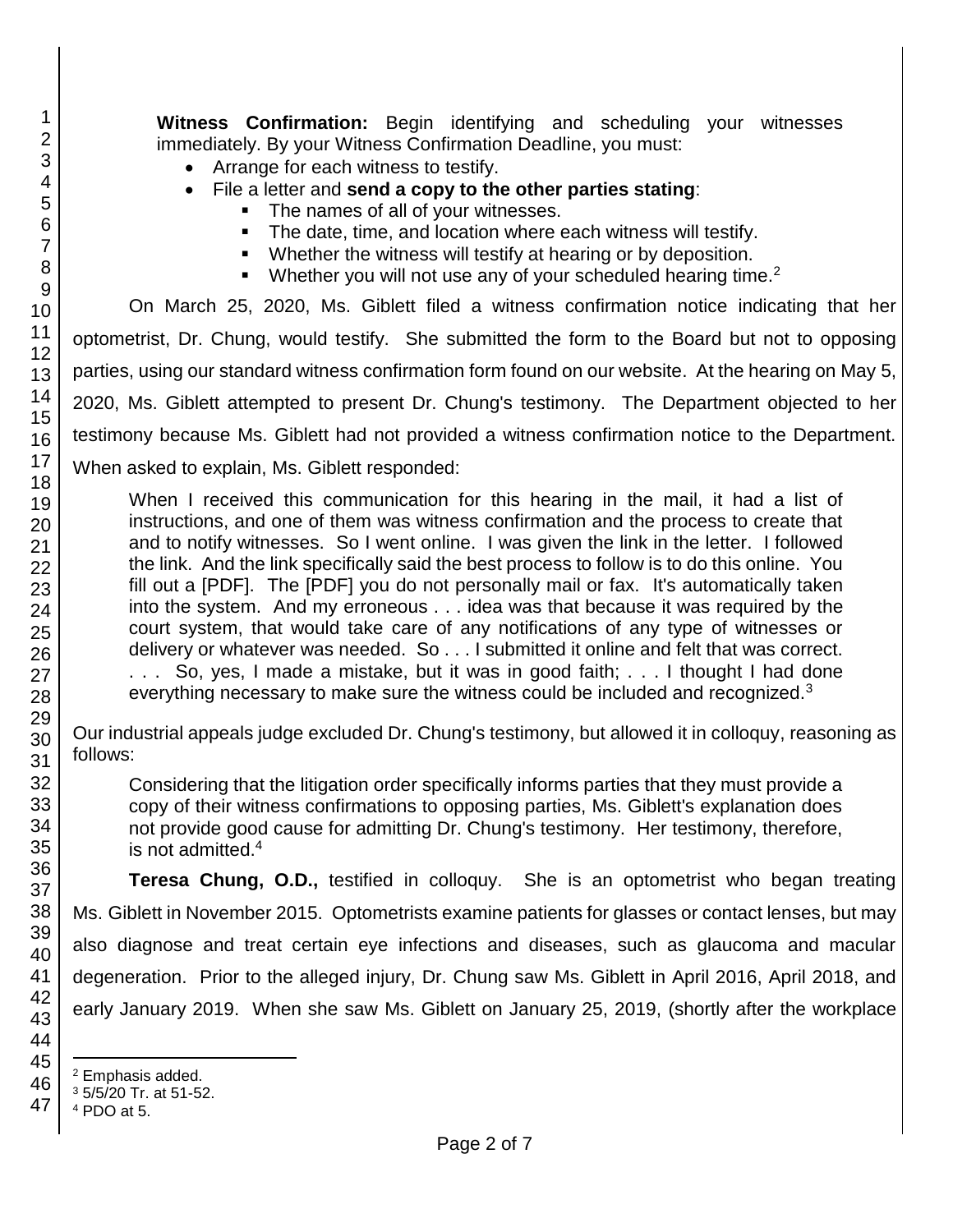incident), she observed intermittent esotropia, an eye turn that was not visible up close. Dr. Chung suspected that Ms. Giblett had decompensating phoria, a condition in which the eyes are unable to look straight-ahead. Fatigue, age, and stress weaken a person's ability to realign their eyes in a straight forward position, which causes their vision to double. Dr. Chung was not aware of any condition, other than a detached retina (which Ms. Giblett did not have), that would cause someone to see a flash of light.

Dr. Chung recommended that Ms. Giblett see a neuro-ophthalmologist to determine if a nerve problem was causing the condition. After ruling out a nerve problem, Dr. Chung placed prisms in Ms. Giblett's eyeglasses, which alleviated the double vision problem. She explained that decompensating phoria is a condition that develops gradually, but the double vision aspect of it often presents suddenly. Dr. Chung stated the opinion that Ms. Giblett's decompensating phoria was proximately caused by her work because when she had seen the patient just two weeks prior to the alleged industrial injury Ms. Giblett did not suffer from any double vision, and there was no history of double vision in her medical history. However, Dr. Chung conceded that it may have been a coincidence that the onset of Ms. Giblett's double vision happened to occur at work.

**Courtney Francis, M.D.,** is a neuro-ophthalmologist who specializes in neurologic diseases that manifest in the eyes. Dr. Francis saw Ms. Giblett on May 10, 2019, and August 12, 2019, to evaluate her eye condition. Ms. Giblett's MRIs of the brain and orbits were normal, which confirmed that she had not suffered a stroke or other inter-cranial process that would cause double vision. Dr. Francis determined that Ms. Giblett's eyes were in a turned-in position, which often happens with age. Dr. Francis diagnosed acute onset of comitant esotropia with an idiopathic etiology, which means the cause is unknown.<sup>5</sup> She was unaware of any medical condition in which a flash of light would cause double vision or esotropia. Dr. Francis said that surgery would be a reasonable option to correct the problem. With respect to causation, Dr. Francis stated the opinion that that Ms. Giblett's condition was not caused by eye strain associated with computer use required by her job. "I don't believe that the distance at a computer would cause a constant turning in of the eyes."<sup>6</sup>

Analysis

l

8/5/20 Tr. at 12-13.

8/5/20 Tr. at 15.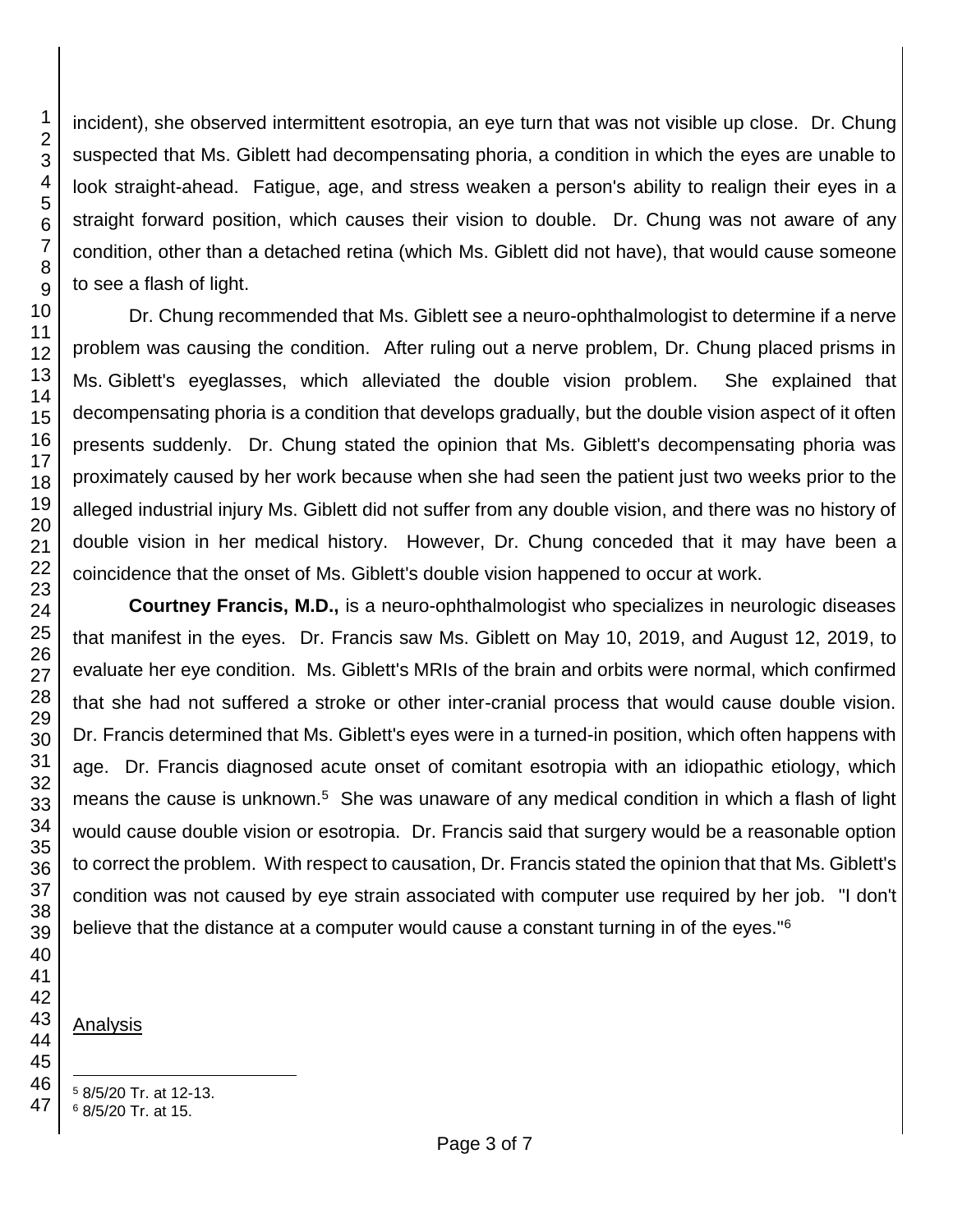In *In re Judith Overby,<sup>7</sup>* we held that striking a witness's testimony is an extreme remedy that is not preferred when there are less severe sanctions available. And in *In re Kristin Ferrans dba KBJ Roofing,*<sup>8</sup> we discussed the legal standard that applies when a party seeks the testimony of an unconfirmed witness:

When a party seeks to add an unconfirmed witness's testimony, **the situation is best analyzed under the standard for a continuance.** This is because any surprise caused by adding the witness can be cured by postponing the testimony to a later date after the objecting party has an opportunity to conduct discovery and prepare. Nothing in the record shows the judge determined whether there was good cause for a continuance based on the factors we outlined in *Tony's Transport*.

(Emphasis added.)

In *In re Tony's Transport*,<sup>9</sup> we enumerated the criteria to determine good cause for a continuance:

[H]ow many times hearings have already been continued, the length of the continuance being requested, the diligence with which [the claimant] has in the past or is now pursuing this appeal, the harm caused to the [moving party] if the request for a continuance is not granted, and the prejudice to the [non-moving party] if a continuance is granted.

In *In re Stanley D. Lanier*,<sup>10</sup> we examined whether a self-represented claimant should be given another opportunity to present a medical witness. The worker failed to confirm any witnesses and his hearing time was reduced to one hour. The hearings judge had sent him two warning letters that he had to present medical testimony. The claimant appeared at the hearing with medical records instead of a medical witness. He expressed confusion as to this requirement, despite the fact that the judge had sent him a letter stating, "In most cases, your doctor will be required to appear in person or by phone to testify on your behalf."<sup>11</sup> The claimant asked for a continuance to arrange for the necessary medical testimony. The hearings judge denied the continuance and dismissed the appeal for failure to present evidence when due. We noted that the judge didn't explore the factors set forth in *Tony's Transport*, and stated "We accept Mr. Lanier's statement that he was confused about the necessity to present a medical witness as opposed to records, particularly because records are sometimes enough."<sup>12</sup> We vacated the Proposed Decision and Order, and granted the worker's request for a continuance to give him another chance to present his doctor's testimony. .

l BIIA Dec., 09 19369 (2011).

*In re Kristin Ferrans dba KBJ Roofing*, Dckt. No. 19 W0108 (May 11, 2020).

Dckt. No. No. 07 23408 (January 31, 2009).

 .Dckt. No. 14 17056 (March 17, 2015).

Dckt. No. 14 17056.

 *Lanier* at 3.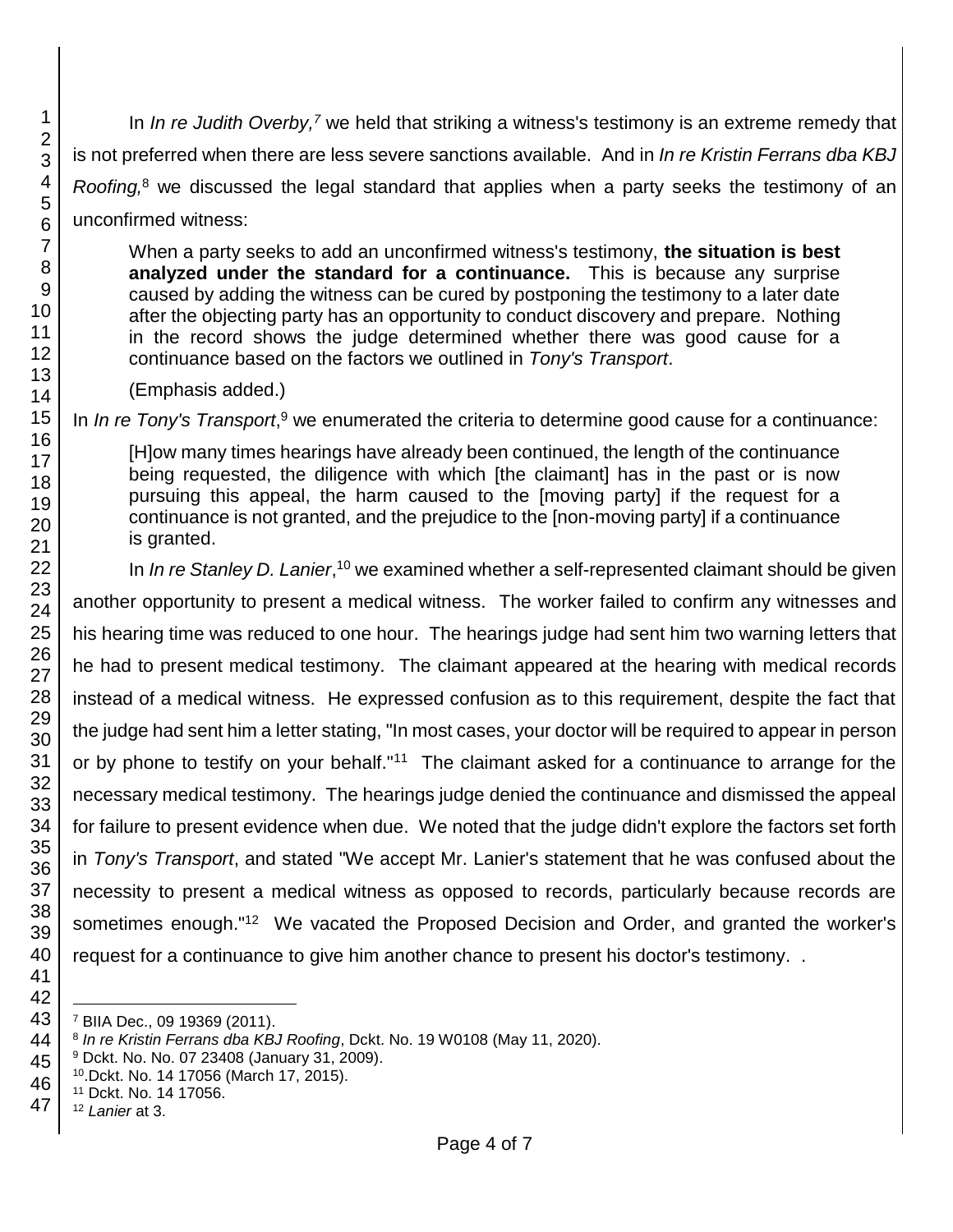Unlike the worker in *Lanier,* Ms. Giblett did not actually fail to confirm witnesses. She only failed to send a copy of the witness confirmation to the opposing party. Although the litigation order states that copies must be served on opposing parties, it is somewhat "buried" in the boilerplate language. There is little evidence that Ms. Giblett's diligence in pursuing this appeal was lacking. She appeared for all proceedings and promptly filed a witness confirmation form after the judge sent her a warning letter. She also filed an amended witness confirmation form shortly thereafter, notifying the judge of Dr. Chung's new phone number. The Department had three months to prepare and present its case, culminating in the testimony of its own medical witness, Dr. Francis, who testified very persuasively. The prejudice to the worker in excluding Dr. Chung's testimony would be her failure to make a prima facie case, resulting in affirmance of the Department order.

In any event, our hearings judge allowed Dr. Chung's testimony in colloquy. We take this testimony out of colloquy to be considered on its merits. Having reviewed all medical testimony in this case, we find Dr. Francis' opinion more persuasive and probative as to the issue of causation. The only basis for Dr. Chung's opinion that Ms. Giblett's eye condition was related to her employment is that Ms. Giblett did not suffer from the eye condition a few weeks prior to the alleged date of injury. Dr. Chung also conceded the fact that the alleged injury occurred while working may have been a mere coincidence. Dr. Francis, on the other hand, stated the opinion that Ms. Giblett's eye condition (or any other eye condition) could not be caused by a flash of light. We agree with Dr. Francis that Ms. Giblett's comitant esotropia is not causally related to her employment with Murphy & Associates.

#### **DECISION**

In Docket No. 19 19420, the claimant, Leslie E. Giblett, filed an appeal with the Board of Industrial Insurance Appeals on August 28, 2019, from an order of the Department of Labor and Industries dated August 7, 2019. In this order, the Department affirmed its prior order dated May 28, 2019, rejecting the worker's claim and ordering the repayment of \$2,328.48 in provisional time-loss compensation benefits previously paid. This order is correct and is affirmed.

#### **FINDINGS OF FACT**

- 1. On March 17, 2020, an industrial appeals judge certified that the parties agreed to include the Jurisdictional History in the Board record solely for jurisdictional purposes.
- 2. Beginning on or around November 2018, Leslie Giblett was employed by recruiting firm Murphy & Associates, who had placed her in the information technology department of Costco Corporation. She was responsible for the implementation of a new vendor management system.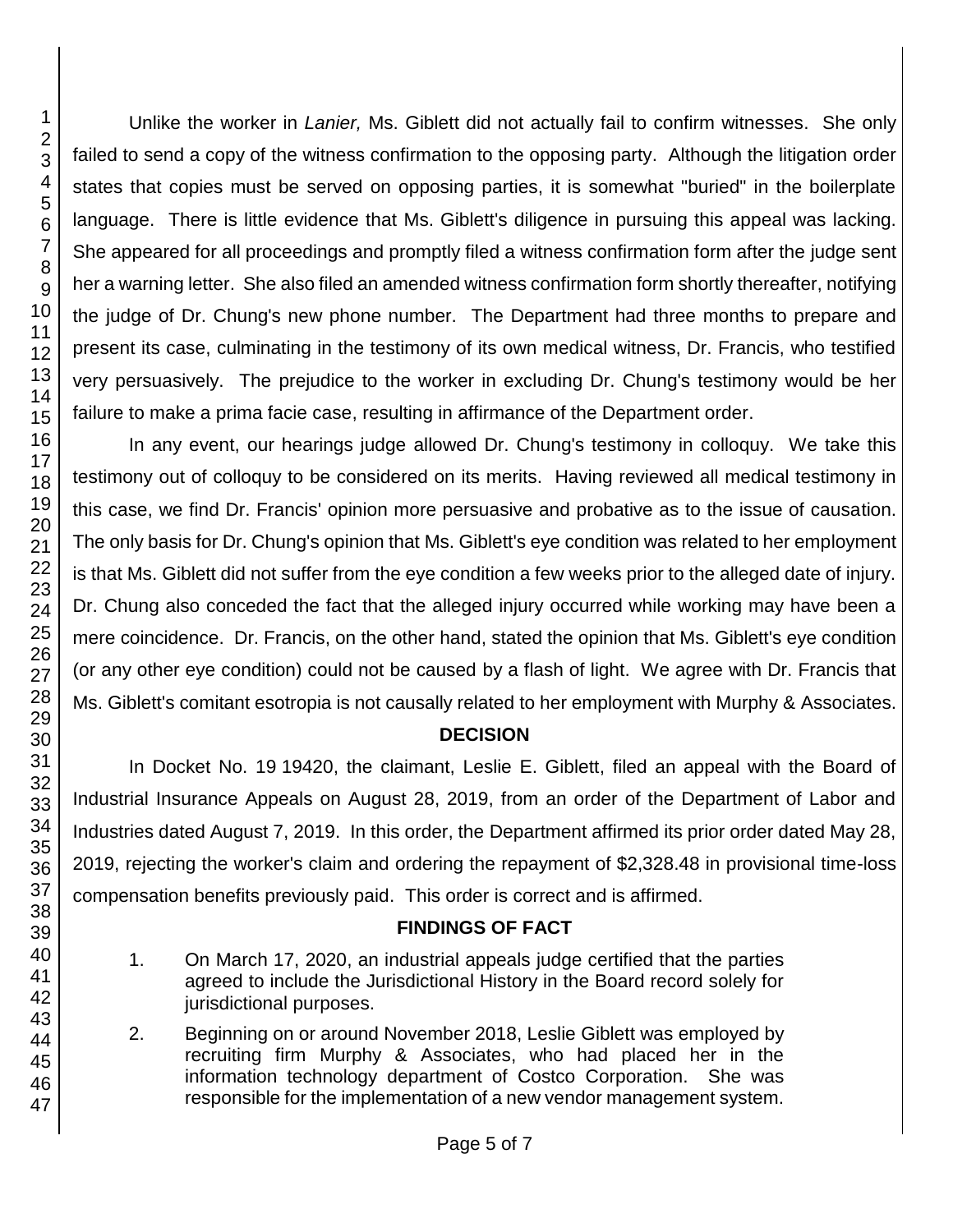Ms. Giblett translated data and created formulas and calculations to implement the new system. She used three computer monitors to perform her job. Electricity, heat, and air conditioning in the building did not function well.

- 3. On January 22, 2019, Ms. Giblett suddenly observed a big flash of light and her computer screen appeared to be blinking. Moments later Ms. Giblett was seeing double, and she was taken home.
- 4. Ms. Giblett did not sustain an injury in the course of her employment with Murphy & Associates. The flash of light was not a proximate cause of her comitant esotropia or any other medical condition.
- 5. Ms. Giblett's working conditions while employed by Murphy & Associates do not constitute distinctive conditions of employment.
- 6. Ms. Giblett's condition diagnosed as comitant esotropia did not arise naturally and proximately out of the distinctive conditions of her employment with Murphy & Associates.

#### **CONCLUSIONS OF LAW**

- 1. The Board of Industrial Insurance Appeals has jurisdiction over the parties and subject matter in this appeal.
- 2. Ms. Giblett did not sustain an industrial injury within the meaning of RCW 51.08.100 on January 22, 2019.
- 3. Ms. Giblett's comitant esotropia is not an occupational disease within the meaning of RCW 51.08.140.
- 4. The Department order dated August 7, 2019, is correct and is affirmed.

Dated: December 23, 2020.

BOARD OF INDUSTRIAL INSURANCE APPEALS

BOARD OF INDUSTRIAL INSURAM<br>LINDA L. WILLIAMS, Chairperson<br>JAGK S. ENG, Member  $\zeta$  S. ENG, Member